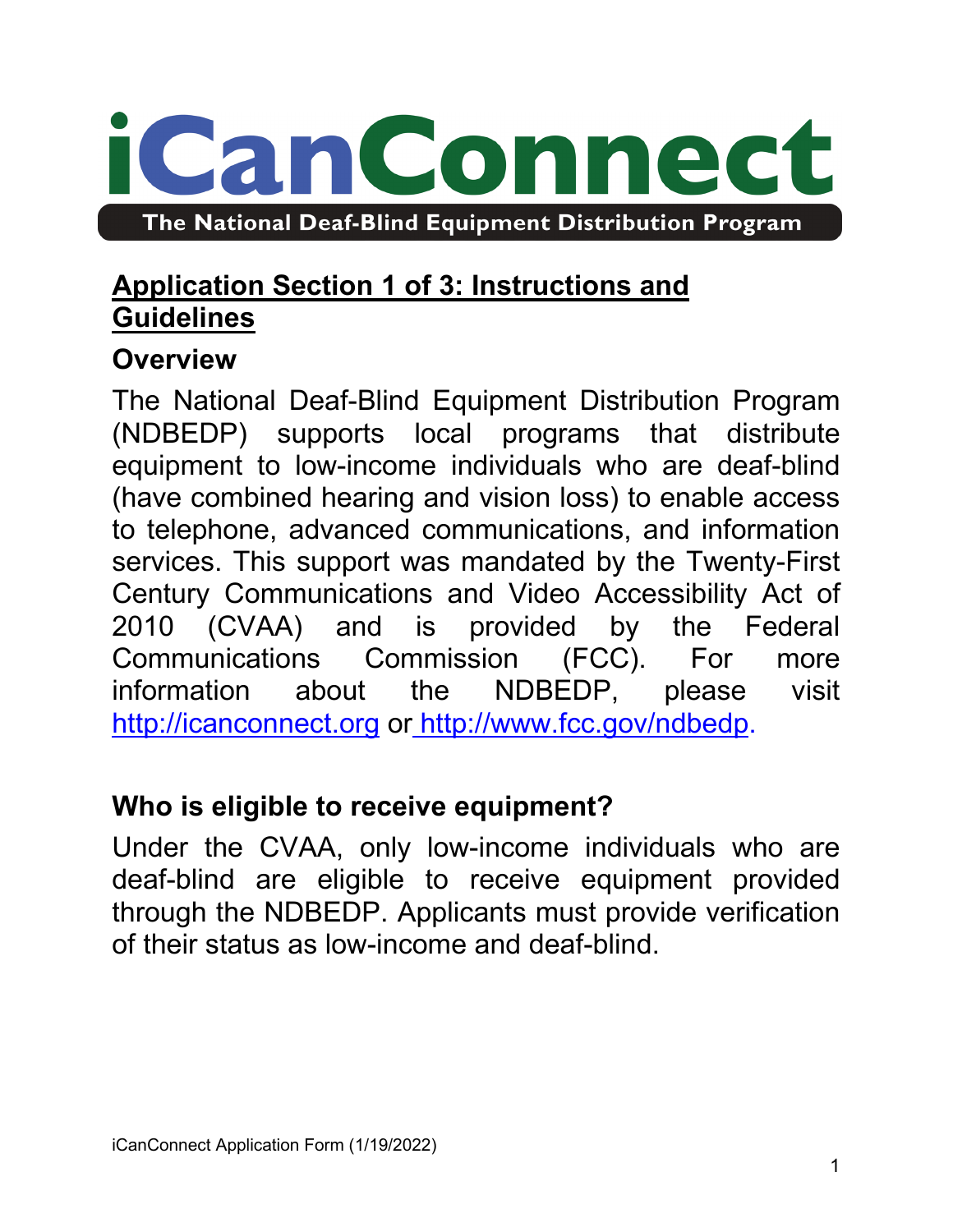# **Income eligibility**

To be eligible, your total family/household income must be below 400% of the Federal Poverty Guidelines, as shown in the following table:

| <b>2022 Federal Poverty Guidelines</b>               |           |
|------------------------------------------------------|-----------|
|                                                      |           |
| Number of persons in family/household                | 400%      |
|                                                      | \$54,360  |
| 2                                                    | \$73,240  |
| 3                                                    | \$92,120  |
| 4                                                    | \$111,000 |
| 5                                                    | \$129,880 |
| 6                                                    | \$148,760 |
|                                                      | \$167,640 |
| 8                                                    | \$186,520 |
| For each additional person, add                      | \$18,880  |
| Source: U.S. Department of Health and Human Services |           |

For purposes of determining income eligibility for the NDBEDP, the FCC defines "income" and "household" as follows:

"Income" is all income actually received by all members of a household. This includes salary before deductions for taxes, public assistance benefits, social security payments, pensions, unemployment compensation, veteran's benefits, inheritances, alimony, child support payments, worker's compensation benefits, gifts, lottery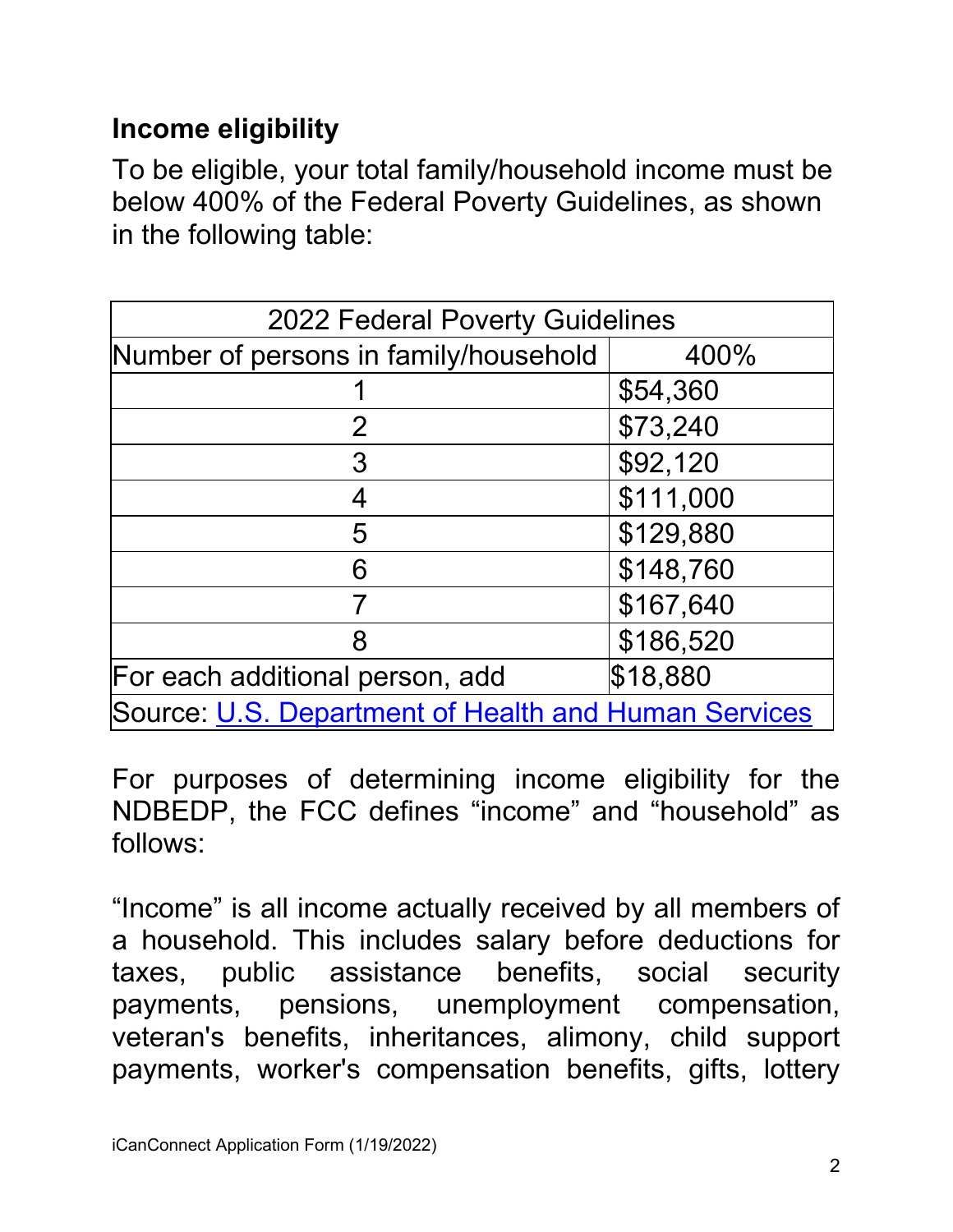winnings, and the like. The only exceptions are student financial aid, military housing and cost-of-living allowances, irregular income from occasional small jobs such as baby-sitting or lawn mowing, and the like.

A "household" is any individual or group of individuals who are living together at the same address as one economic unit. A household may include related and unrelated persons. An "economic unit" consists of all adult individuals contributing to and sharing in the income and expenses of a household. An adult is any person eighteen years or older. If an adult has no or minimal income, and lives with someone who provides financial support to him/her, both people shall be considered part of the same household. Children under the age of eighteen living with their parents or guardians are considered to be part of the same household as their parents or guardians.

See Section 2 for the family/household income information that must be provided with this application: either 1) proof of your current participation in a federal low-income program whose income limit is below 400% of the Federal Poverty Guidelines, or 2) proof of household income.

# **Disability eligibility**

For this program, the CVAA requires that the term "deafblind" has the same meaning given by the Helen Keller National Center Act. In general, the individual must have a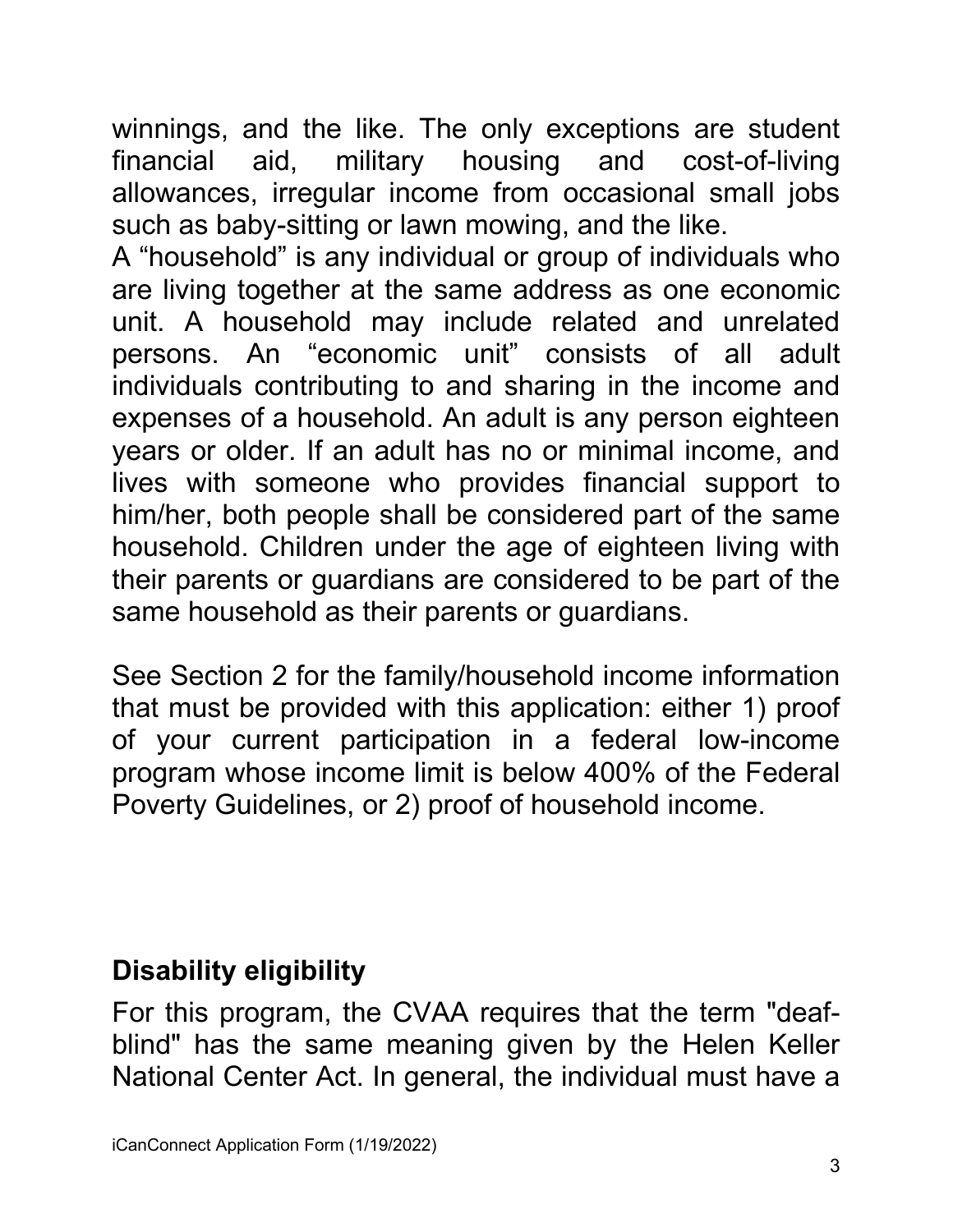certain vision loss and a hearing loss that, combined, cause extreme difficulty in attaining independence in daily life activities, achieving psychosocial adjustment, or obtaining a vocation (working).

Specifically, the FCC's NDBEDP rule 64.6203(c) states that an individual who is "deaf-blind" is:

(1) Any individual:

(i) Who has a central visual acuity of 20/200 or less in the better eye with corrective lenses, or a field defect such that the peripheral diameter of visual field subtends an angular distance no greater than 20 degrees, or a progressive visual loss having a prognosis leading to one or both these conditions:

(ii) Who has a chronic hearing impairment so severe that most speech cannot be understood with optimum amplification, or a progressive hearing loss having a prognosis leading to this condition; and

(iii) For whom the combination of impairments described in . . . (i) and (ii) of this section cause extreme difficulty in attaining independence in daily life activities, achieving psychosocial adjustment, or obtaining a vocation.

(2) An individual's functional abilities with respect to using Telecommunications service, Internet access service, and advanced communications services, including interexchange services and advanced telecommunications and information services in various environments shall be considered when determining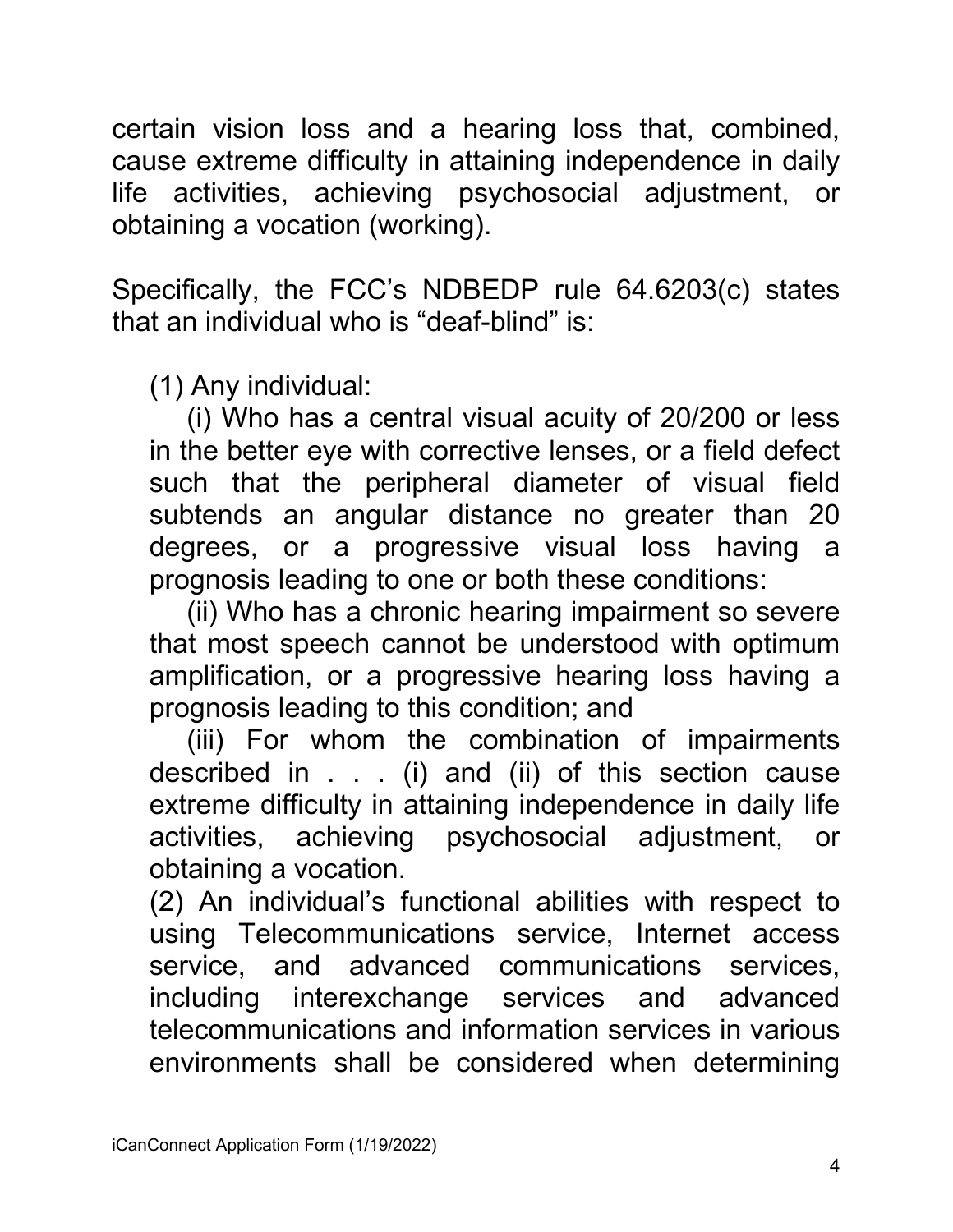whether the individual is deaf-blind under . . . (ii) and (iii) of this section.

(3) The definition in this paragraph (c) also includes any individual who, despite the inability to be measured accurately for hearing and vision loss due to cognitive or behavioral constraints, or both, can be determined through functional and performance assessment to have severe hearing and visual disabilities that cause extreme difficulty in attaining independence in daily life activities, achieving psychosocial adjustment, or obtaining vocational objectives.

# **Who can attest to a person's disability eligibility?**

A practicing professional who has direct knowledge of the person's vision and hearing loss, such as:

- Audiologist
- Community-based service provider
- Educator
- Hearing professional
- HKNC representative
- Medical/health professional
- School for the deaf and/or blind
- Specialist in Deaf-**Blindness**
- Speech pathologist
- State equipment/assistive technology program
- Vision professional
- Vocational rehabilitation counsellor

Such professionals may also include, in the attestation, information about the individual's functional abilities to use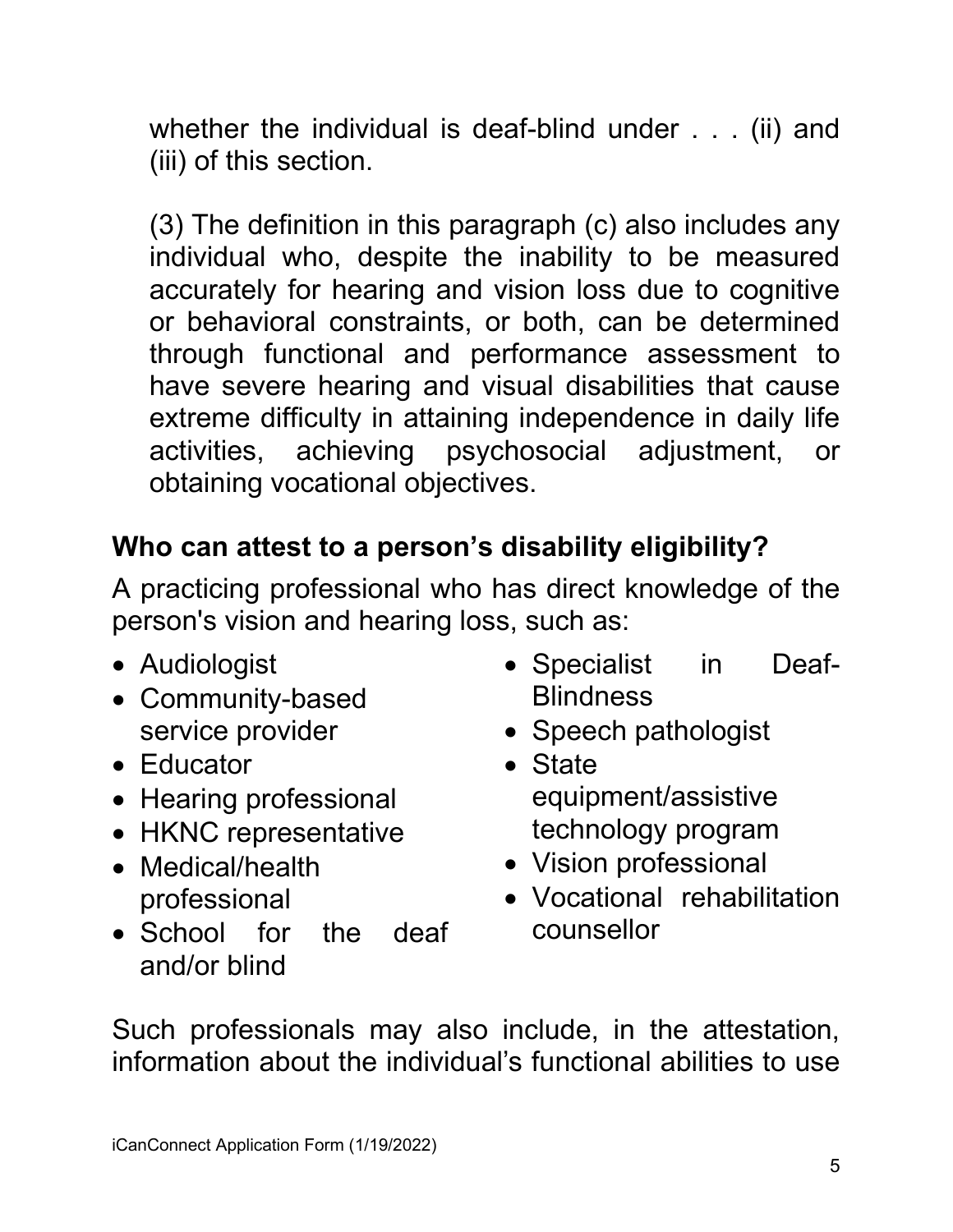telecommunications, Internet access, and advanced communications services in various settings.

Existing documentation that a person is deaf-blind, such as an individualized education program (IEP) or a Social Security determination letter, may serve as verification of disability.

See Section 3 for the disability attestation information that must be provided with this application.

# **Confidentiality policy**

iCanConnect is committed to ensuring that your privacy is protected. Information provided on this application form will only be used to determine eligibility for iCanConnect products and services. iCanConnect will not sell, distribute or lease your personal information to third parties unless you give permission, or if the iCanConnect program is required by law to do so. iCanConnect is committed to ensuring that personal information is secure. In order to prevent unauthorized access or disclosure, suitable physical, electronic and managerial procedures are in place to safeguard and secure the information iCanConnect collects.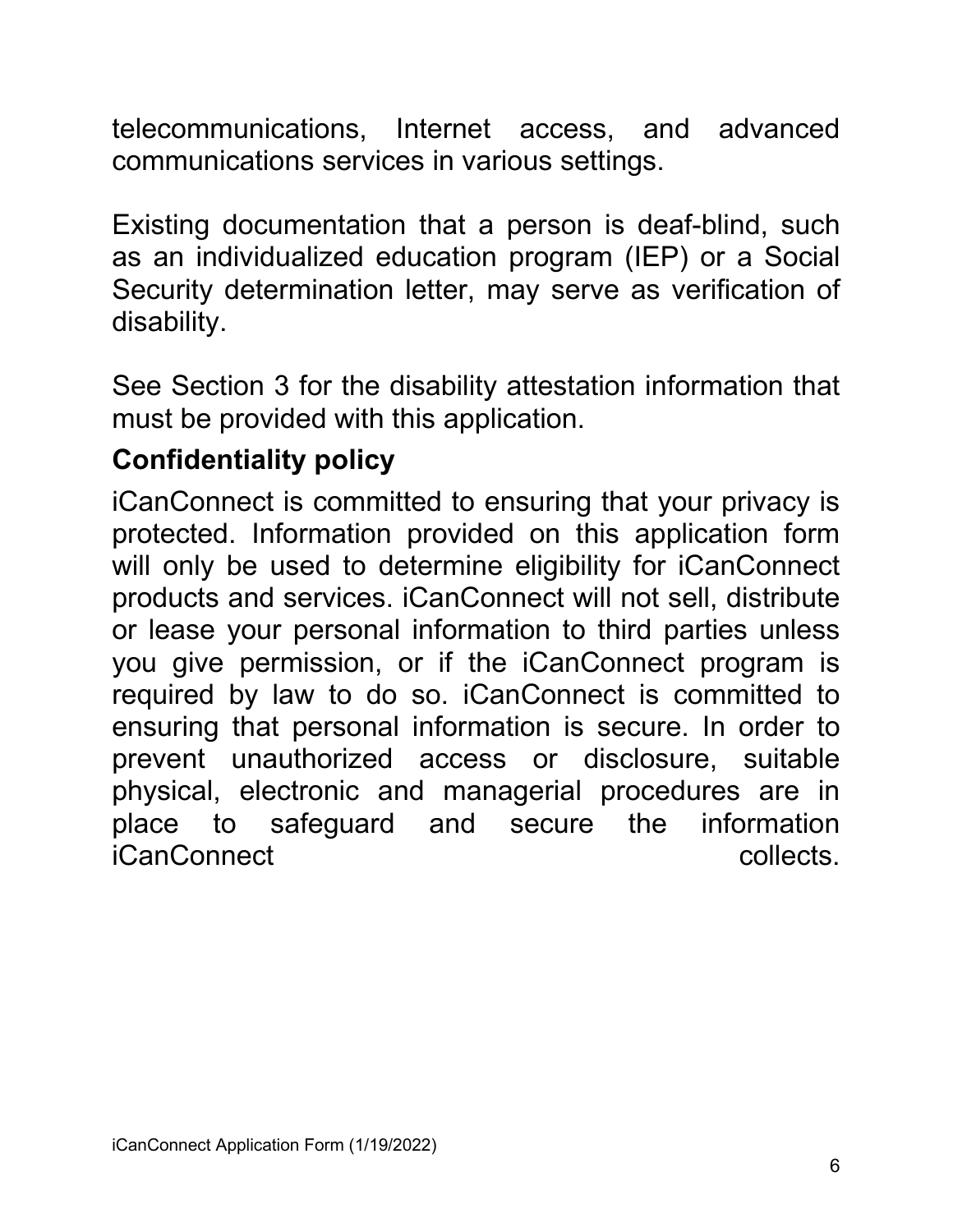

# **Application Section 2 of 3: Applicant's Personal Data**

| (Please fill in all fields)                                                            |  |
|----------------------------------------------------------------------------------------|--|
|                                                                                        |  |
|                                                                                        |  |
| Gender: ___________________________                                                    |  |
| (If you are under age 18, your parent or legal guardian must<br>sign the application.) |  |
|                                                                                        |  |
|                                                                                        |  |
| Primary Phone: _________________Voice __ TTY__ VP__                                    |  |
| Alternate Phone: _____________________                                                 |  |
|                                                                                        |  |
| State in which you are a permanent resident _________                                  |  |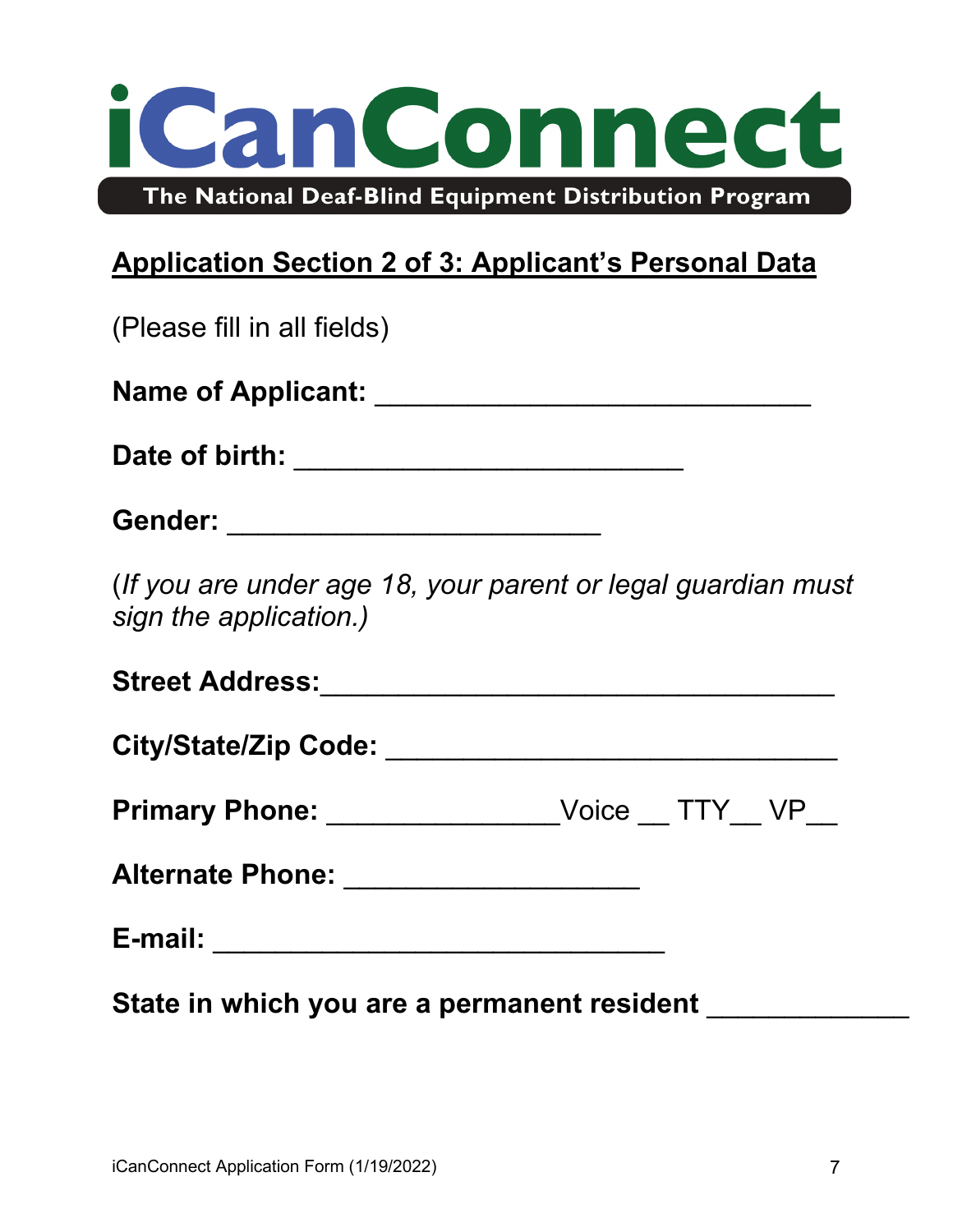**Have you participated in iCanConnect (the National Deaf-Blind Equipment Distribution Program) before?**  *(check Yes or No)* Yes \_\_\_ No \_\_\_

*\_\_\_\_\_\_\_\_\_\_\_\_\_\_\_\_\_\_\_\_\_\_\_\_\_\_\_\_\_\_\_\_\_\_\_\_\_\_\_\_\_\_\_\_\_\_\_\_*

**If yes, what state/states did you participate in iCanConnect?** *(list all):*

**Did you previously receive equipment through iCanConnect in another state?**

*(check Yes or No)* Yes \_\_\_ No \_\_\_

**If yes, what state/states did you receive equipment through iCanConnect?** *(list all):*

\_\_\_\_\_\_\_\_\_\_\_\_\_\_\_\_\_\_\_\_\_\_\_\_\_\_\_\_\_\_\_\_\_\_\_\_\_\_\_\_\_\_\_\_\_\_\_\_\_\_

**How many people are living in your household? \_\_\_\_\_**

## **Language preference** *(check all that apply):*

- 
- 
- \_\_\_ No Formal Language<br>\_\_\_ Signed English
- 
- Other \_\_\_\_\_\_\_\_\_\_\_\_

\_\_\_ ASL \_\_\_\_\_\_\_\_\_\_\_\_\_\_\_\_\_\_\_\_\_\_\_\_Close Vision ASL/PSE<br>\_\_\_ Tactile ASL/PSE \_\_\_\_\_\_\_\_\_\_\_\_\_English (spoken)

- 
- \_\_\_ Tactile ASL/PSE \_\_\_\_\_\_\_\_\_\_\_\_\_\_\_English (spoken)<br>\_\_\_ No Formal Language \_\_\_\_\_\_\_\_Pidgin Signed English
	- Spanish (spoken)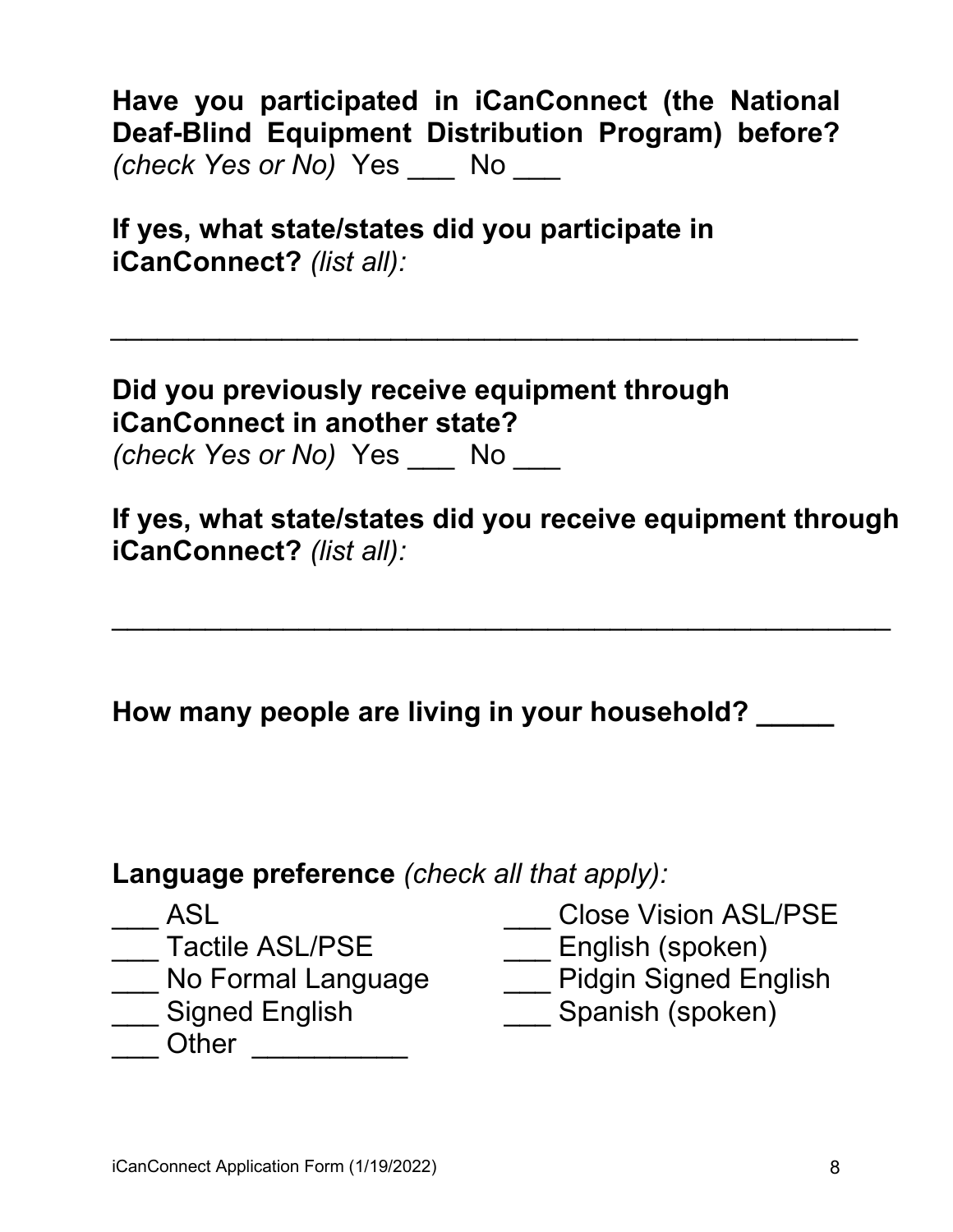#### **Which format do you prefer for written correspondence?**

| <b>Braille</b> | E-mail                |
|----------------|-----------------------|
| Large Print    | <b>Standard Print</b> |
| Other          |                       |

#### **Prefer to be contacted by:**

| E-mail              | Fax                      |
|---------------------|--------------------------|
| <b>Text Message</b> | TTY (dial 711 for Relay) |
| Video Phone         | Phone (voice)            |

*\_\_\_\_\_\_\_\_\_\_\_\_\_\_\_\_\_\_\_\_\_\_\_\_\_\_\_\_\_\_\_\_\_\_\_\_\_\_\_\_\_\_\_\_\_*

**Alternate Contact** *(in case of emergency)*:

| Relationship with Applicant: _____________________ |
|----------------------------------------------------|
|                                                    |
| City/State/Zip Code: ____________________________  |
|                                                    |
|                                                    |
| Feedback/Suggestions (optional):                   |

\_\_\_\_\_\_\_\_\_\_\_\_\_\_\_\_\_\_\_\_\_\_\_\_\_\_\_\_\_\_\_\_\_\_\_\_\_\_\_\_\_\_\_\_\_\_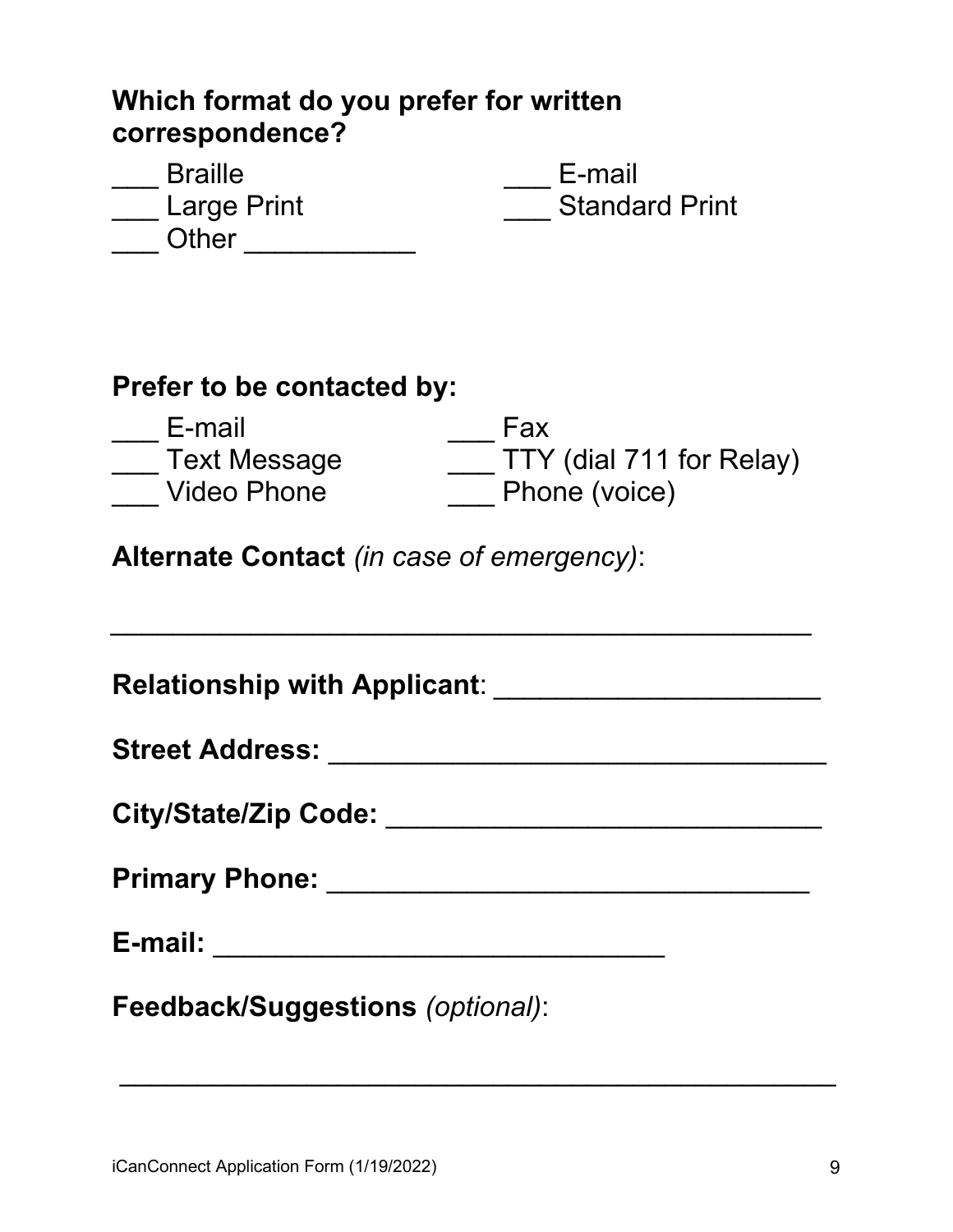## **How did you hear about this program?**

- \_\_\_\_ iCanConnect.org website
- \_\_\_\_ Friends
- Letter Conference or Seminar
- \_\_\_\_ Family Members
- \_\_\_\_\_ Disability advocacy group
- \_\_\_\_ Interpreter
- \_\_\_\_ Specialist in Deaf-Blind Services
- **Senior Center**
- **Education provider /School**
- **THE TECHNOLOGY VENDOR**
- **Example 21** Healthcare provider
- **\_\_\_\_** Helen Keller National Center (HKNC) representative
- **\_\_\_\_\_ Independent Living Center**
- \_\_\_\_ News / Media (television, magazine, radio)
- \_\_\_\_ Social Media (Facebook, Twitter)
- \_\_\_\_ State Deaf-Blind Project
- \_\_\_\_ Vocational Rehabilitation Counselor
- \_\_\_\_ Other \_\_\_\_\_\_\_\_\_\_\_\_\_\_\_\_\_\_\_\_\_\_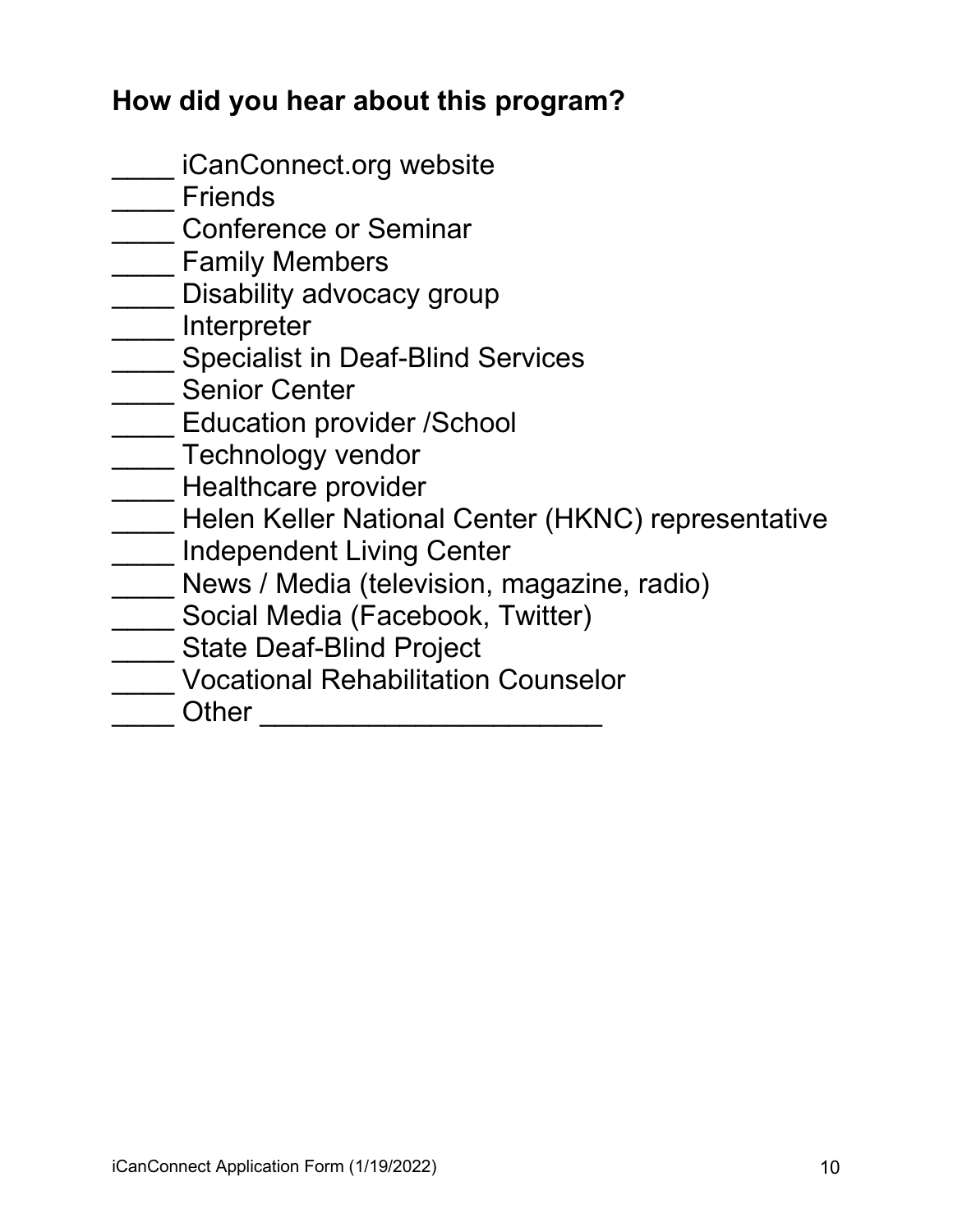## **Income eligibility**

To confirm your income eligibility, please mail or fax documentation that proves one of the following:

- 1. You are currently enrolled in a federal program with an income eligibility requirement that does not exceed 400% of the Federal Poverty Guidelines, such as:
	- a. Medicaid
	- b. Supplemental Security Income (SSI)
	- c. Federal public housing assistance or Section 8
	- d. Food Stamps or Supplemental Nutrition Assistance Program (SNAP)
	- e. Veterans and Survivors Pension Benefit; OR
- 2. Proof of all household income (as described in Section 1)

Please mail or fax a copy of last year's Federal IRS 1040 tax form(s) filed by you and members of your family/household or send other evidence of your total family/household income, such as recent Social Security Administration retirement benefit statement(s) or other pension benefit statement(s).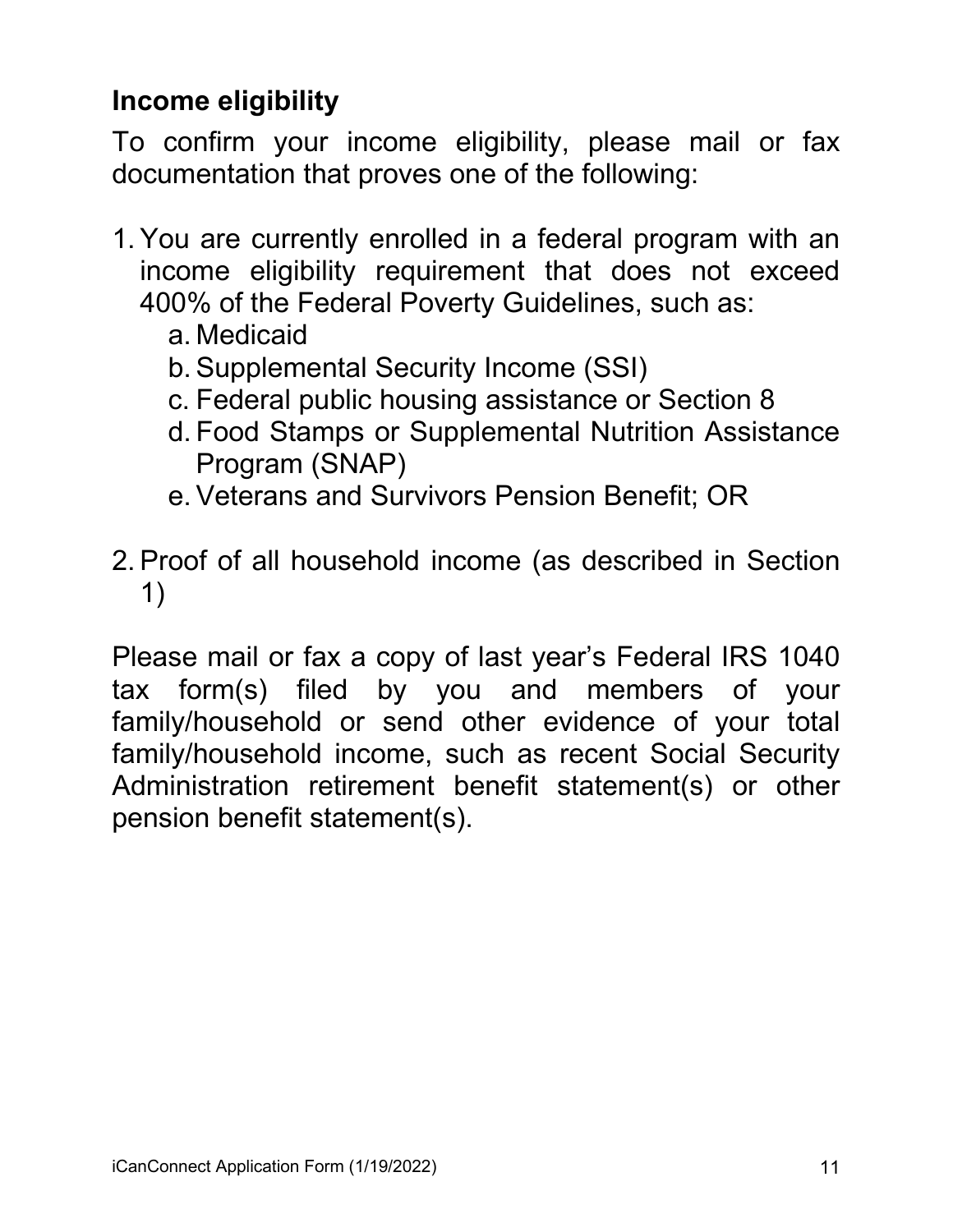# **Applicant attestation** (signature required)

I certify that all information provided on this application, including information about my disability and income, is true, complete, and accurate to the best of my knowledge. authorize program representatives to verify the information provided.

I permit information about me to be shared with my state's current and successor program managers and representatives for the administration of the program and for the delivery of equipment and services to me. I also permit information about me to be reported to the Federal Communications Commission for the administration, operation, and oversight of the program. If I move and apply to any other state iCanConnect program, I also permit all state iCanConnect program(s) I participated in to send my program records to any other state iCanConnect program I apply to.

If I am accepted into the program, I agree to use program services solely for the purposes intended. I understand that I may not sell, give, or lend to another person any equipment provided to me by the program.

If I provide any false records or fail to comply with these or other requirements or conditions of the program, program officials may end services to me immediately. Also, if I violate these or other requirements or conditions of the program on purpose, program officials may take legal action against me.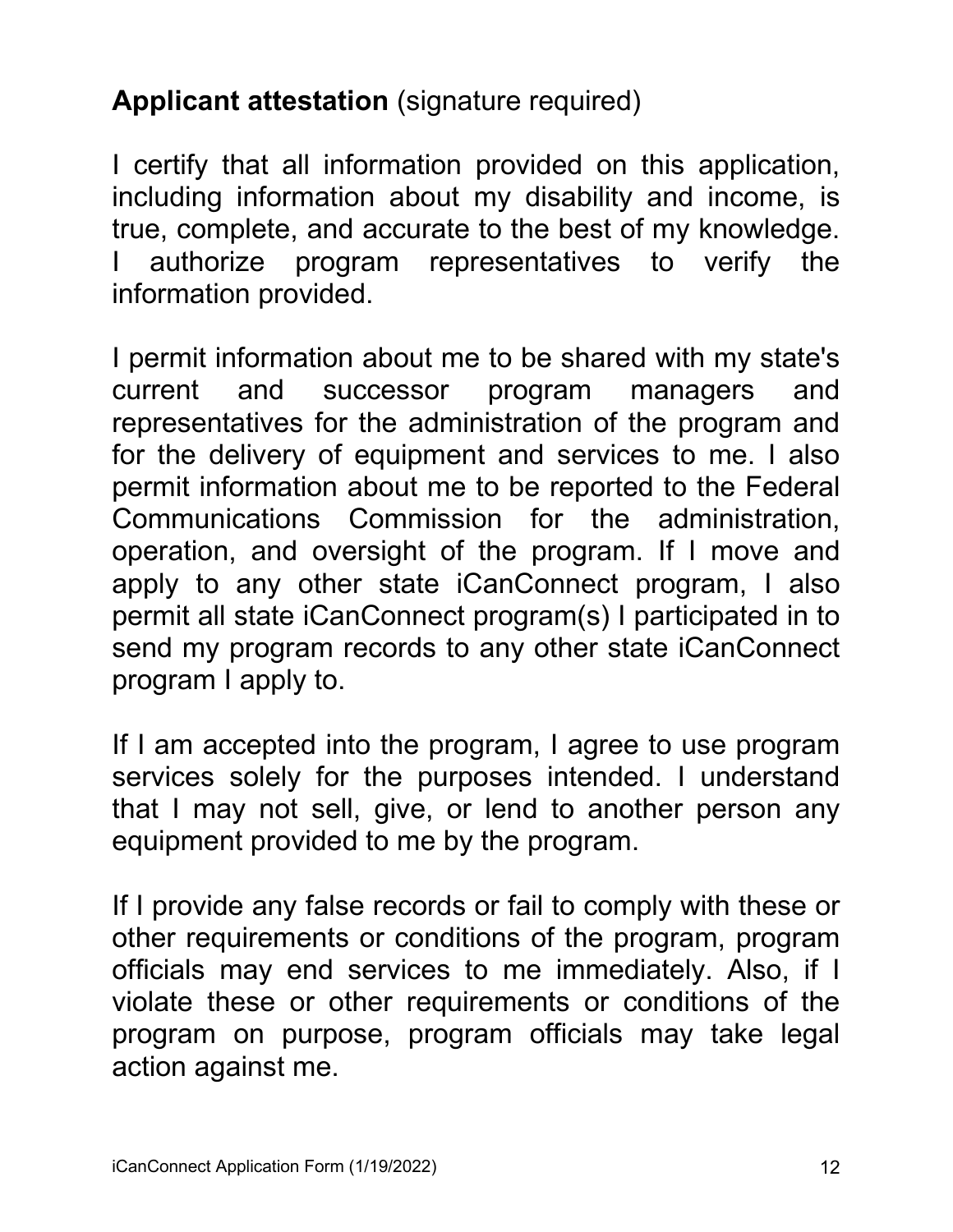I certify that I have read, understand, and accept these conditions to participate in iCanConnect (the National Deaf-Blind Equipment Distribution Program).

**Print name of applicant or parent/guardian (if applicant is under age 18):** 

**Signature:** \_\_\_\_\_\_\_\_\_\_\_\_\_\_\_\_\_\_\_\_\_\_\_\_\_\_\_\_\_\_\_\_\_

\_\_\_\_\_\_\_\_\_\_\_\_\_\_\_\_\_\_\_\_\_\_\_\_\_\_\_\_\_\_\_\_\_\_\_\_\_\_\_\_\_\_\_\_\_\_

**Date:** \_\_\_\_\_\_\_\_\_\_\_\_\_\_\_\_\_\_\_\_\_

If this application is completed by someone other than the applicant, please state your name:

\_\_\_\_\_\_\_\_\_\_\_\_\_\_\_\_\_\_\_\_\_\_\_\_\_\_\_\_\_\_\_\_\_\_\_\_\_\_\_\_\_\_\_\_\_\_

By affixing my name above, I certify that I am signing this application for the applicant and with the applicant's knowledge and consent.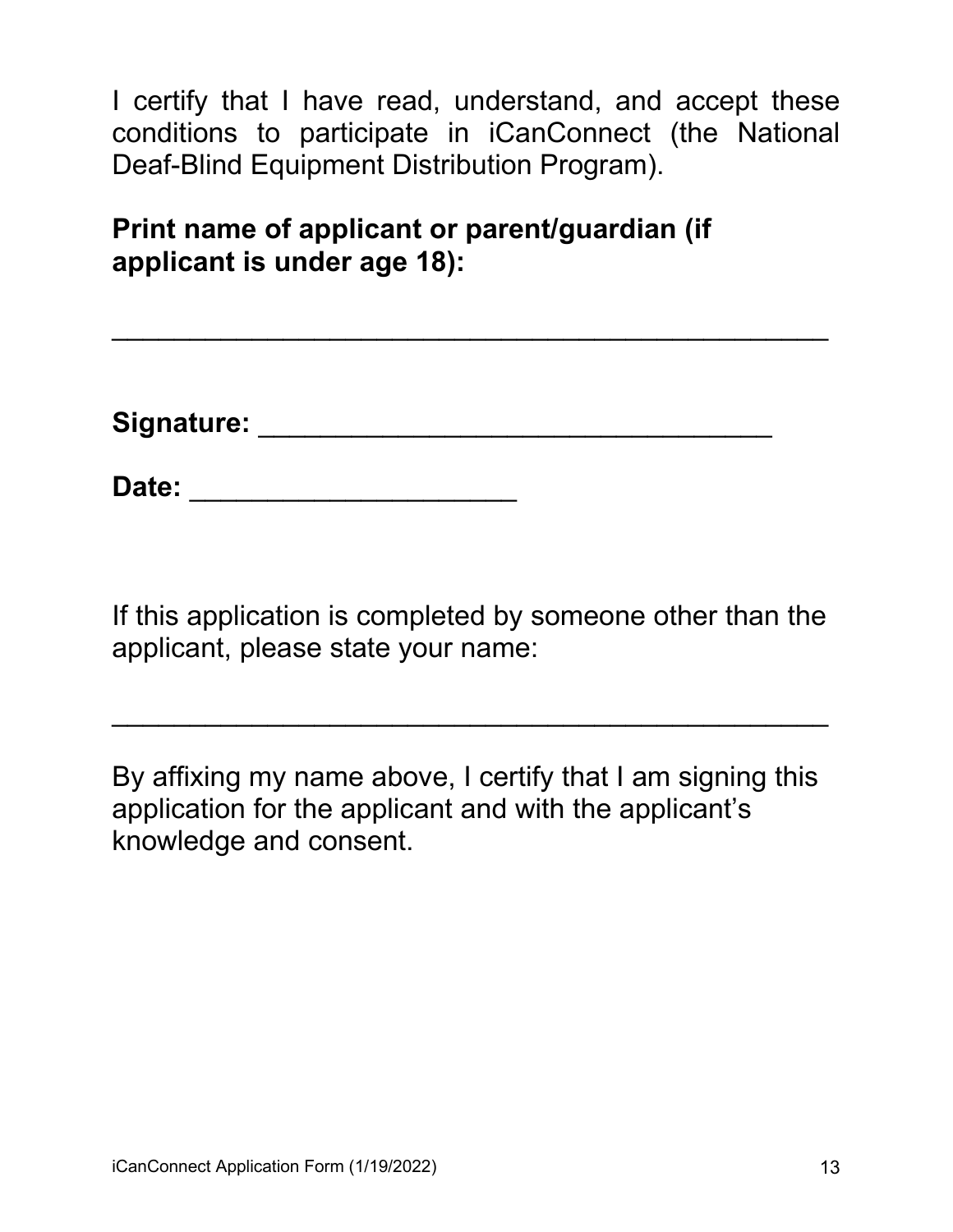

## **Application Section 3 of 3: Disability Verification**

This disability verification section is to be completed by a practicing professional who has direct knowledge of the applicant's vision and hearing loss.

Please complete the following fields, and sign and date at the bottom.

*Name and Address of Deaf-Blind Individual:* 

|                              | Address: ________________ City/State/Zip: __________        |
|------------------------------|-------------------------------------------------------------|
| <b>Attester Information:</b> |                                                             |
|                              | Name of Attester: ____________________________Title: ______ |
|                              |                                                             |
|                              | Phone: _______                                              |
|                              |                                                             |
|                              |                                                             |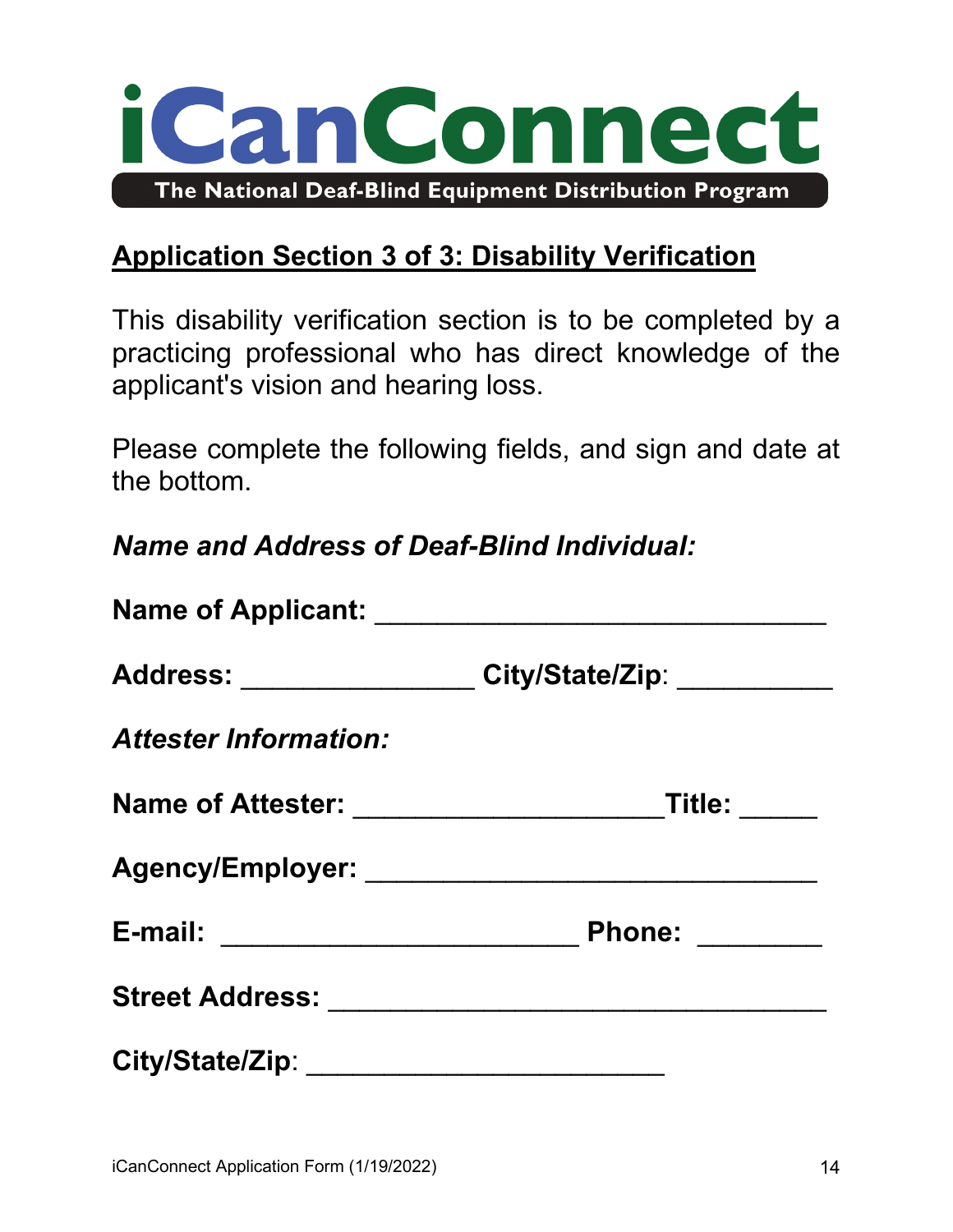For this program, the CVAA requires that the term "deafblind" has the same meaning given by the Helen Keller National Center Act. In general, the individual must have a certain vision loss and a hearing loss that, combined, cause extreme difficulty in attaining independence in daily life activities, achieving psychosocial adjustment, or obtaining a vocation (working).

Specifically, the FCC's NDBEDP rule 64.6203(c) states that an individual who is "deaf-blind" is:

(1) Any individual:

(i) Who has a central visual acuity of 20/200 or less in the better eye with corrective lenses, or a field defect such that the peripheral diameter of visual field subtends an angular distance no greater than 20 degrees, or a progressive visual loss having a prognosis leading to one or both these conditions;

(ii) Who has a chronic hearing impairment so severe that most speech cannot be understood with optimum amplification, or a progressive hearing loss having a prognosis leading to this condition; and

(iii) For whom the combination of impairments described in . . . (i) and (ii) of this section cause extreme difficulty in attaining independence in daily life activities, achieving psychosocial adjustment, or obtaining a vocation.

(2) An applicant's functional abilities with respect to Telecommunications service, Internet access service, and advanced communications services, including interexchange services and advanced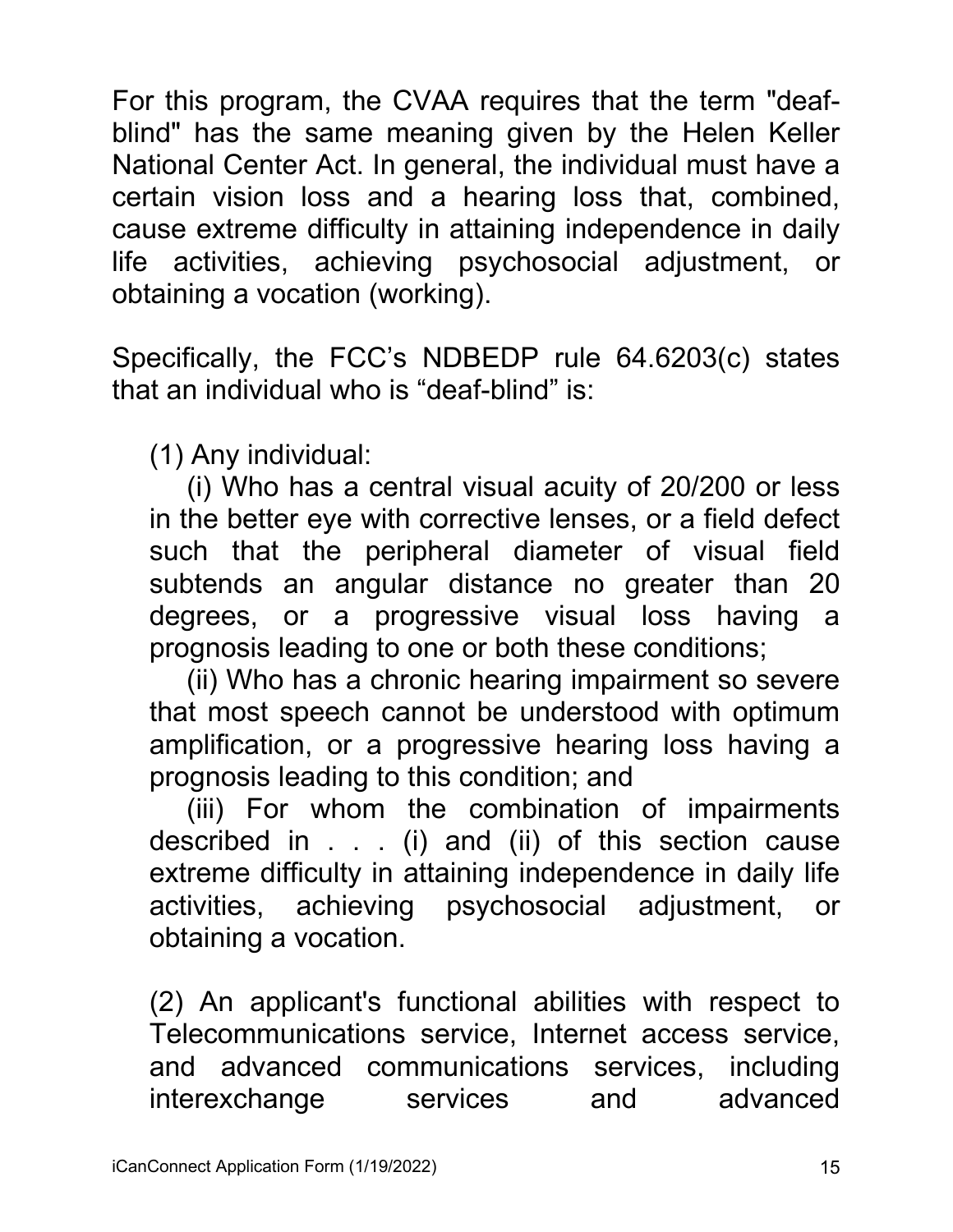telecommunications and information services in various environments shall be considered when determining whether the individual is deaf-blind under . . . (ii) and (iii) of this section.

(3) The definition in this paragraph (c) also includes any individual who, despite the inability to be measured accurately for hearing and vision loss due to cognitive or behavioral constraints, or both, can be determined through functional and performance assessment to have severe hearing and visual disabilities that cause extreme difficulty in attaining independence in daily life activities, achieving psychosocial adjustment, or obtaining vocational objectives.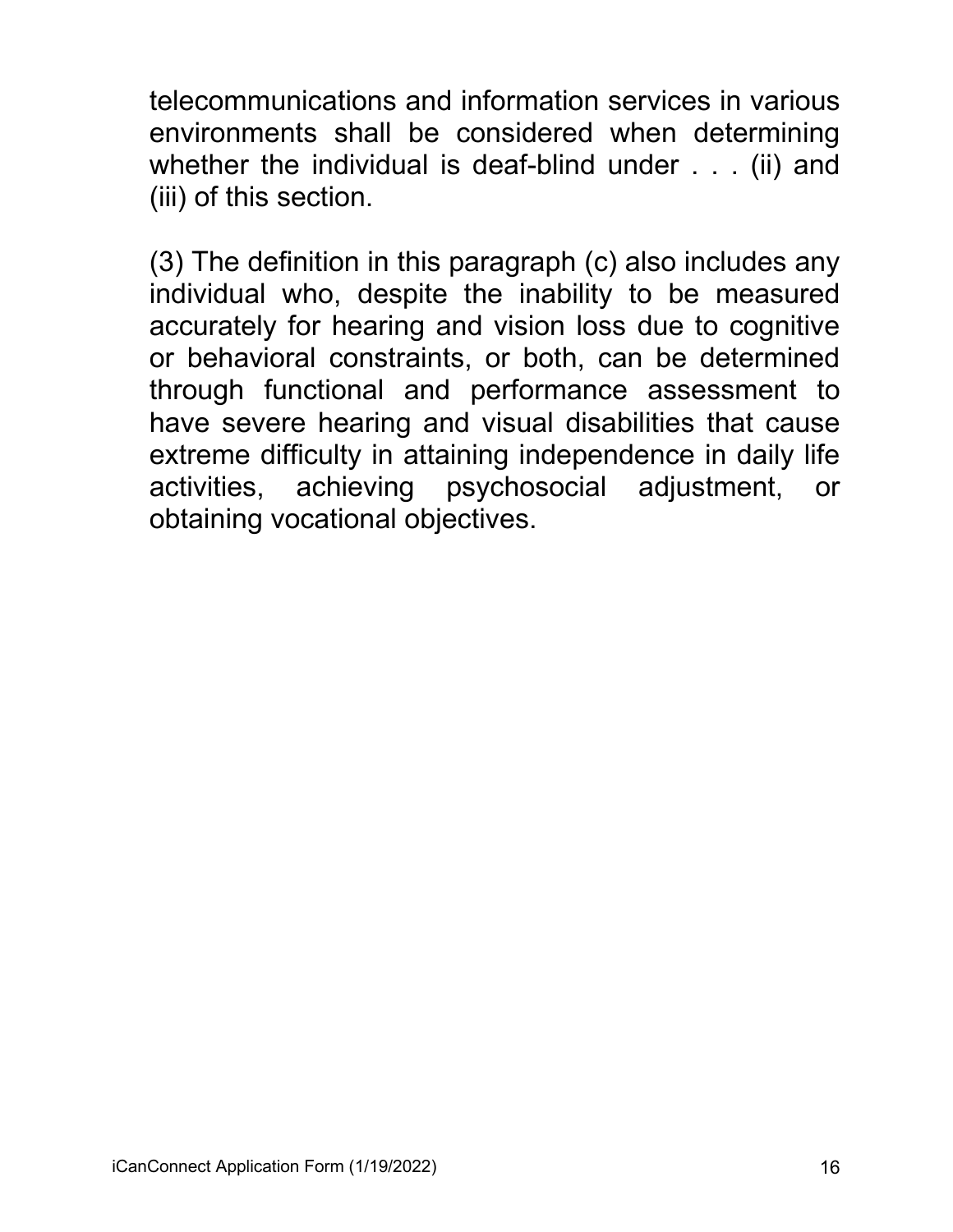**I certify under penalty of perjury that, to the best of my knowledge, this individual is deaf-blind as defined by the FCC as above** (and as previously referenced in Section 1).

**My attestation is based on the following:** 

(*Please state how you are familiar with each of the applicant's hearing and vision loss, AND the applicant's combination of hearing and vision loss, as defined in the FCC's NDBEDP rules listed directly above):*

**Vision loss: \_\_\_\_\_\_\_\_\_\_\_\_\_\_\_\_\_\_\_\_\_\_\_\_\_\_\_\_\_\_\_\_\_\_\_\_\_\_\_\_\_\_\_\_\_\_\_\_\_\_\_\_\_\_**

**Hearing loss: \_\_\_\_\_\_\_\_\_\_\_\_\_\_\_\_\_\_\_\_\_\_\_\_\_\_\_\_\_\_\_\_\_\_\_\_\_\_\_\_\_\_\_\_\_\_\_\_\_\_\_\_**

**Describe how the Combination of hearing and vision loss affects this person in daily life** (Please refer to the definition of deaf-blind in this section of the application**):** 

**\_\_\_\_\_\_\_\_\_\_\_\_\_\_\_\_\_\_\_\_\_\_\_\_\_\_\_\_\_\_\_\_\_\_\_\_\_\_\_\_\_\_\_\_\_\_\_\_\_\_\_\_\_\_\_\_\_\_\_\_\_\_\_\_\_\_\_\_\_\_**

**\_\_\_\_\_\_\_\_\_\_\_\_\_\_\_\_\_\_\_\_\_\_\_\_\_\_\_\_\_\_\_\_\_\_\_\_\_\_\_\_\_\_\_\_\_\_\_\_\_\_\_\_\_\_\_\_\_\_\_\_\_\_\_\_\_\_\_\_\_\_**

#### **Attester Signature:**

\_\_\_\_\_\_\_\_\_\_\_\_\_\_\_\_\_\_\_\_\_\_\_\_\_\_\_\_\_\_\_\_ **Date** \_\_\_\_\_\_\_\_\_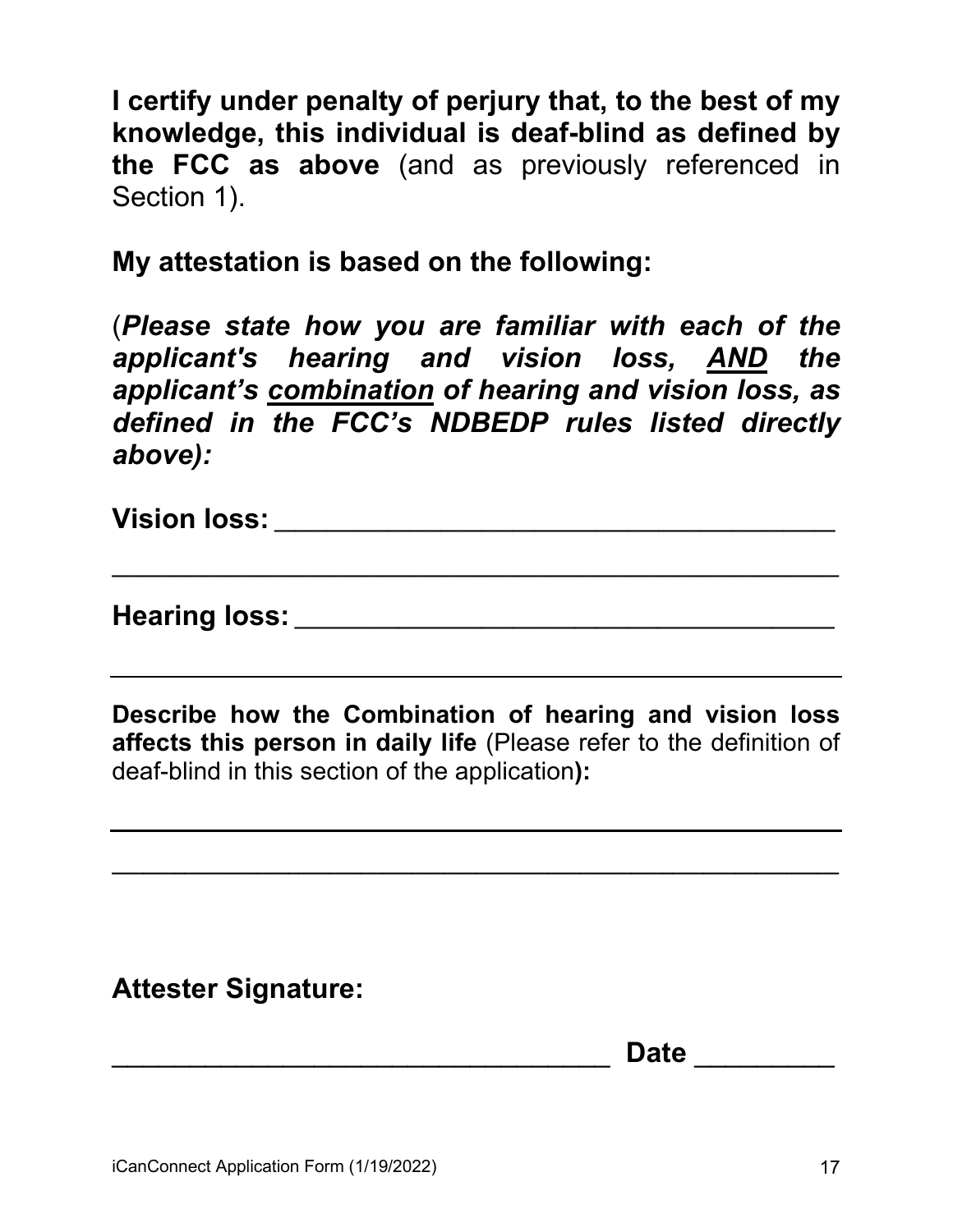#### **Mail, e-mail, or fax completed application (Sections 2 and 3) to:**

Shayna Remund, MS, CRC Department of Human Services 1310 Main Ave S, STE 102 Brookings, SD 57006 E-mail: [Shayna.Remund@state.sd.us](mailto:Shayna.Remund@state.sd.us) • Telephone: 605-688-4224 • Fax: 605-688-5497

If scanned documents are submitted, please use PDF format. (This document is available upon request in hard copy print, braille, and electronic text.)

## **Privacy Statement**

The Federal Communications Commission (FCC) collects personal information about individuals through the National Deaf-Blind Equipment Distribution Program (NDBEDP), a program also known as iCanConnect. The FCC will use this information to administer and manage the NDBEDP.

Personal information is provided voluntarily by individuals who request equipment (NDBEDP applicants) and individuals who attest to the disability of NDBEDP applicants. This information is needed to determine whether an applicant is eligible to participate in the